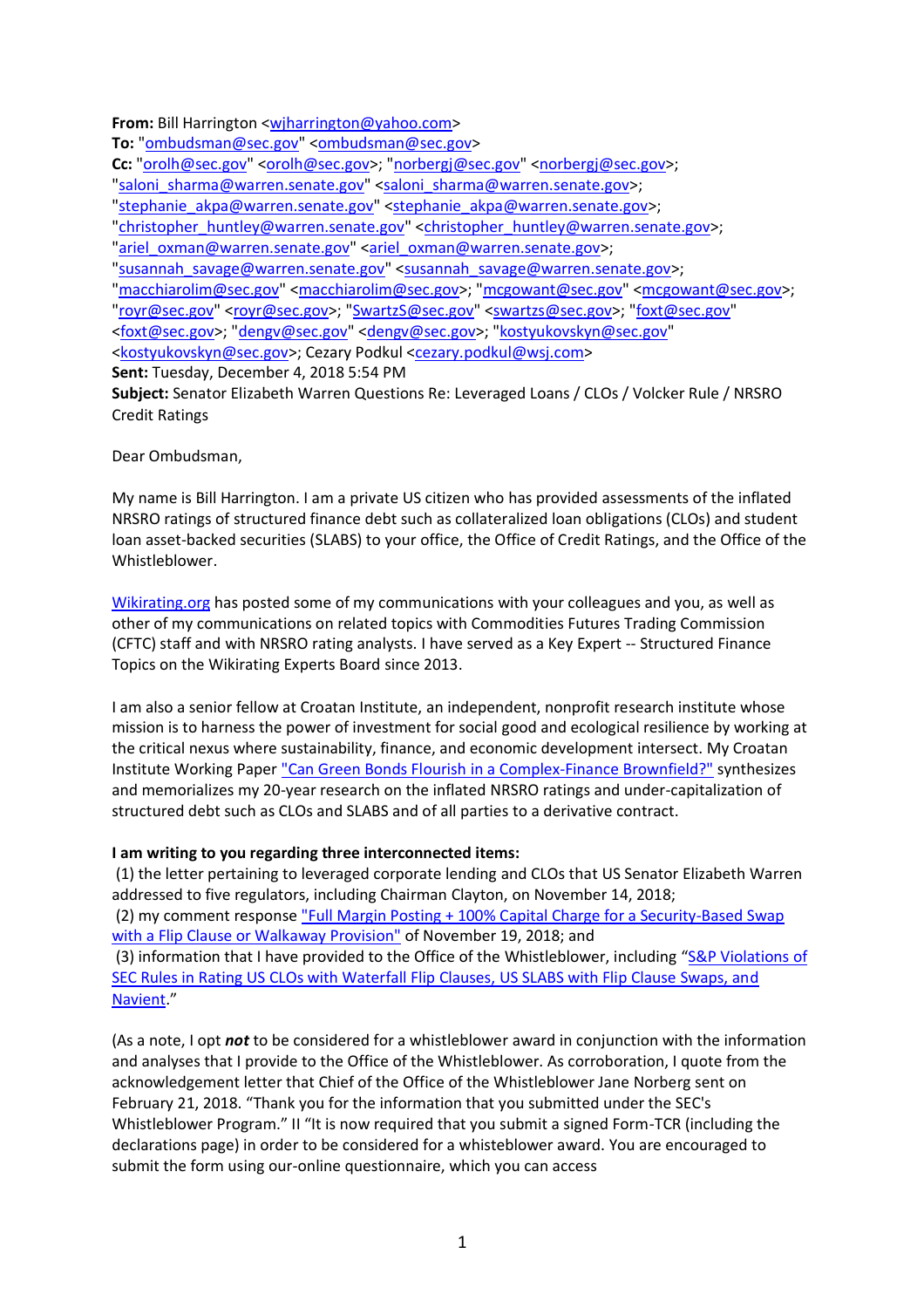at [www.sec.whistleblower.com.](http://www.sec.whistleblower.com/) That website also has a link to a pdf of the Form-TCR that you may also complete and sign and send to us via hard copy at Office of the Whistleblower, 100 F Street, NE, Mail Stop 5971, Washington, DC 20549 or fax it to (703) 813-9322." Similarly, I opt *not* to be considered for a whistleblower award in conjunction with the information and analyses that I provide to the CFTC and other regulators.)

This email copies: the SEC Office of Credit Ratings; the SEC Office of the Whistleblower; five staff members of Senator Warren; the seven staff members whom the SEC listed as contacts regarding the proposed rule "Capital, Margin, and Segregation Requirements for Security-Based Swap Dealers and Major Security-Based Swap Participants and Capital Requirements for Broker-Dealers" [Release No. 34-84409; File No. S7-08-12]; and Cezary Podkul, Senior Reporter at The Wall Street Journal.

## **Senator Warren posed the following questions to Chairman Clayton in her letter of November 14.**

"[Question] 6. Do you have concerns about the CLO market for leveraged loans?"

"[Question] 7. As you know, the Dodd-Frank Act established an Office of Credit Ratings within the SEC that is responsible for promoting the accuracy of credit ratings issued by Nationally Recognized Statistical Ratings Organizations (NRSROs) and ensuring that such ratings are not unduly influenced by conflicts of interest or sales considerations."

--- "a. In your supervision of NRSROs, do you find any evidence that ratings of leveraged loans and CLOs are lacking in accuracy or are unduly influenced by conflicts of interest or sales considerations?"

--- "b. How is the increasing prevalence of 'covenant-light' loans incorporated into the formal NRSRO ratings of such loans? For example, are the 'covenant score' metrics generated by certain NRSROs incorporated or taken into account in their methodologies for producing ratings of securitized products, bonds, or notes related to those leveraged loans?"

My comment response of November 19 and my Croatan Institute Working Paper both identify inflated NRSRO ratings of CLOs with flip clauses and of CLO marketing structures such as re-packaged notes with flip clauses and CLO combination securities. As an historical note, flip clauses, repackaged notes, and combination securities were integral to the collateralized debt obligations that ignited, fueled, and prolonged the financial crisis.

Regarding my comment response of November 19, please enable all hyperlinks for the respective primary sources. My comment response is the only one of [the 16 comment responses dated on or](https://www.sec.gov/comments/s7-08-12/s70812.shtml)  [after November 19, 2018](https://www.sec.gov/comments/s7-08-12/s70812.shtml) in which the SEC has disabled most hyperlinks. As example, please enable the hyperlink for the US Department of Justice announcement of the settlement with Moody's Corporation and affiliates of January 13, 2017 on page 2. As part of the settlement, Moody's agreed to compliance commitments regarding the uniform application of rating methodologies for the ensuing five years. Moody's may well have breached the commitments with respect to the ratings and methodologies for CLOs with flip clauses in the priorities of payments viz-a-viz CLOs without flip clauses in the priorities of payments. Similarly, Moody's may well have breached the commitments with respect to the ratings and methodologies of CLO marketing structures such as repackaged notes with flip clauses and CLO combination securities.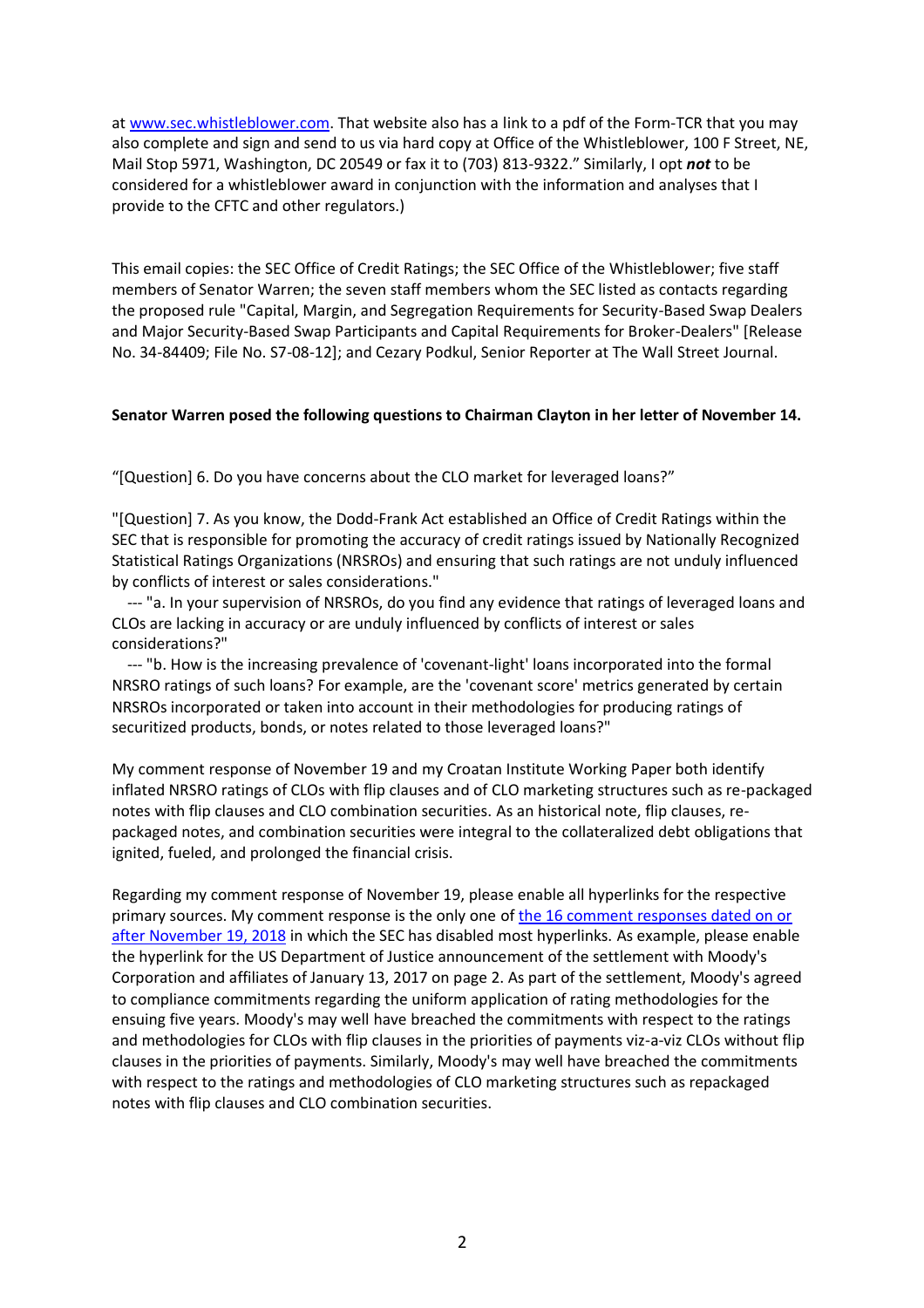Regarding my Croatan Institute Working Paper, please see Section 10 "Green around the gills: US CLOs and student loan ABS drip with flip clauses (-10)." Please note the following from pages 24-25.

"*For instance, dealmakers have sold many new, AAA-rated CLO tranches directly into a second security denominated in Japanese yen, added a flip clause swap but no additional resources, and still obtained a pass-through of the AAA-rating. Technically, the repackaged foreign securities and not the underlying CLO debt are party to the respective flip clause swaps, which are cross-currency, balance guaranteed, and medium-to-long term. The two layers of CLO ownership, along with the flip clause swap, increase the extent of capital shortfall relative to the AAA-rating.*"

Please also see Section 11 "Grading the US push to reverse Dodd-Frank and revive crisis-causing mortgage deals (US RMBS and CLO sectors both pushing to revive flip clause swaps)." Please note the following two paragraphs from pages 25-26.

"*A sizable number of CLO dealmakers have also been betting on a revival of flip clause swaps, as evidenced by their placing flip clauses in the priorities of payments of new deals. The deals are not yet party to flip clause swaps owing to the US swap margin rules. However, the flip clauses, which are presumably placeholders should the US bank regulators and the CFTC exempt CLO deals from the swap margin rules at a later date, represent a clear-cut choice and not happenstance. Many new CLOs have flip clauses and the remainder do not. Moreover, no CLO deal with a flip clause can enter into a swap that complies with the swap margin rules because none of the CLO deals have the capital, legal, and operation capacities to exchange daily margin [bold added].*" II

"*Rating agencies also seem to be betting on a policy revival of flip clause swaps, as evidenced by the companies assigning top ratings to CLO notes irrespective of whether a deal has flip clauses in the priorities of payments. The widespread rating practice may well violate SEC rules, but the SEC generally overlooks rating violations [bold added]. With respect to Moody's, the practice may also violate the company's settlement with the US Department of Justice and the attorneys general of 21 states and the District of Columbia of January 13, 2017.*"

Also, regarding my Croatan Institute Working Paper, please see Section 4 "Code red! Rating agencies claim 'free speech' protects designed-to-fail deal specifications." The section describes the ongoing SEC policy of incentivizing NRSROs to inflate ratings and to preserve demonstrably deficient rating methodologies for all structured debt, including CLOs and related marketing structures. In particular, please note the following two paragraphs on pages 10-11.

"*The SEC backs the unsubstantiated "free speech" of Moody's, S&P, and the other rating agencies that have registered as nationally recognized statistical rating organizations (NRSROs) to the hilt. Most notably, the SEC continues to shield NRSROs from a Dodd-Frank provision that subjects them to expert liability in certain instances of assigning ABS ratings. Had the provision — Dodd-Frank Section 939G — taken automatic effect on 22 July 2010 as plainly specified, NRSROs would almost certainly have retired the respective methodologies for flip clause swaps, many ABS, and other crisis-causing products.*"

II

"*This author's research unearthed the disquieting information that the SEC acted preemptively to prevent Dodd-Frank Section 939G from taking effect. The preemption sequence — an incoming letter from two Ford Motor Company entities that requested suspension of the provision, followed by the SEC no-action letter that effectuated the suspension — appeared to be market generated but in fact was orchestrated by the SEC.*"